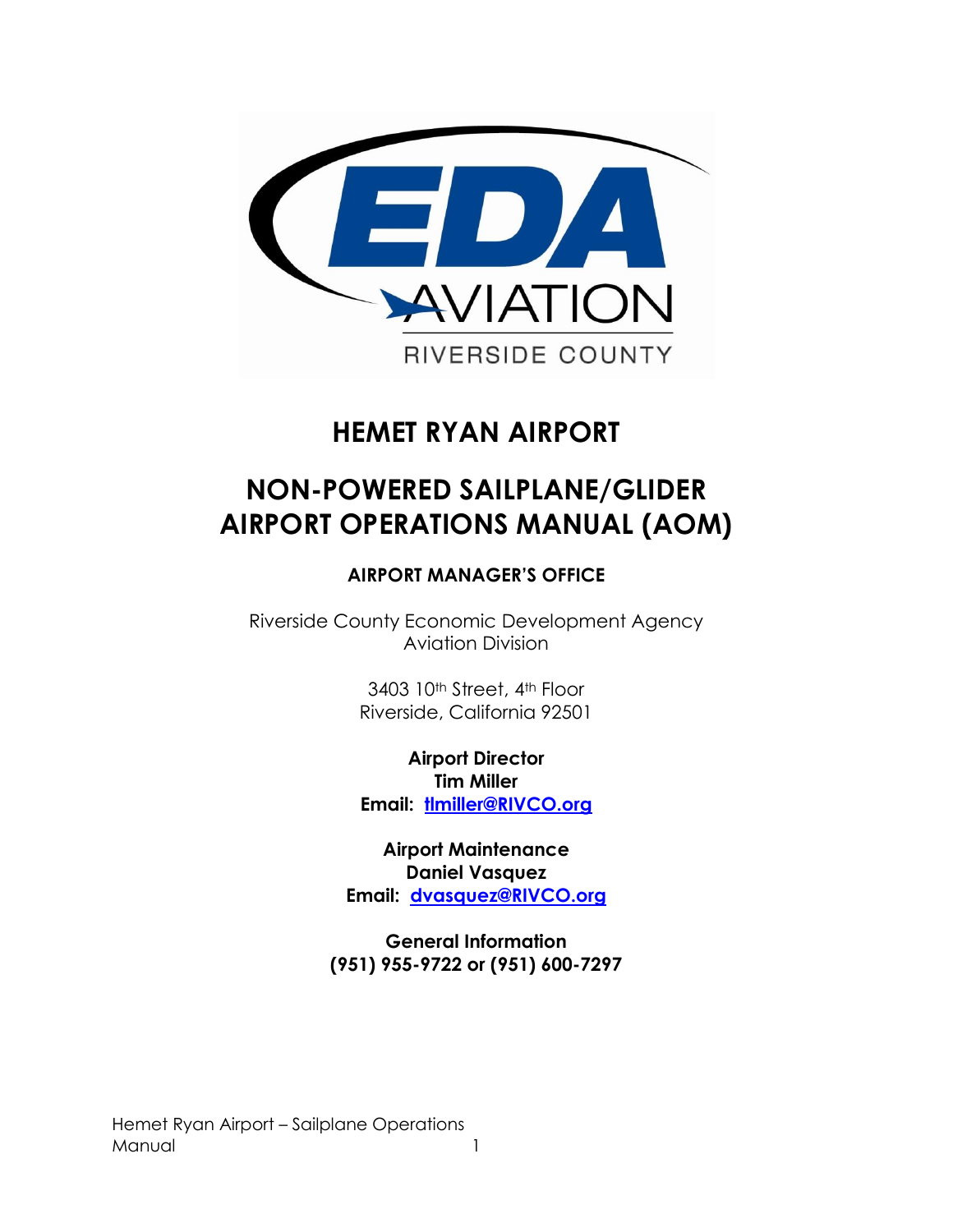# **FORWARD**

#### **Introduction**

This Airport Operations Manual (AOM) has been prepared as a condition for nonpowered Sailplane/glider operations at Hemet-Ryan Airport. This manual specifies the standards that are to be met and the services that must be provided by the Sailplane Fixed Base Operator (FBO), as well as compliance by all sailplane operators. The terms sailplane and glider are interchangeable when referred to herein. The terms only apply to non-powered sailplanes and gliders. This Airport Operations Manual (AOM) serves as:

- a) a legal reference with respect to sailplane operations standards, conditions and levels of service to be maintained for continued operations;
- b) a reference document for all sailplane operators;
- c) a reference document for all sailplane operations and pilots; and
- d) a legal instrument to record any approved changes to or deviations from the sailplane AOM standards, conditions, or levels of service affecting sailplane operations.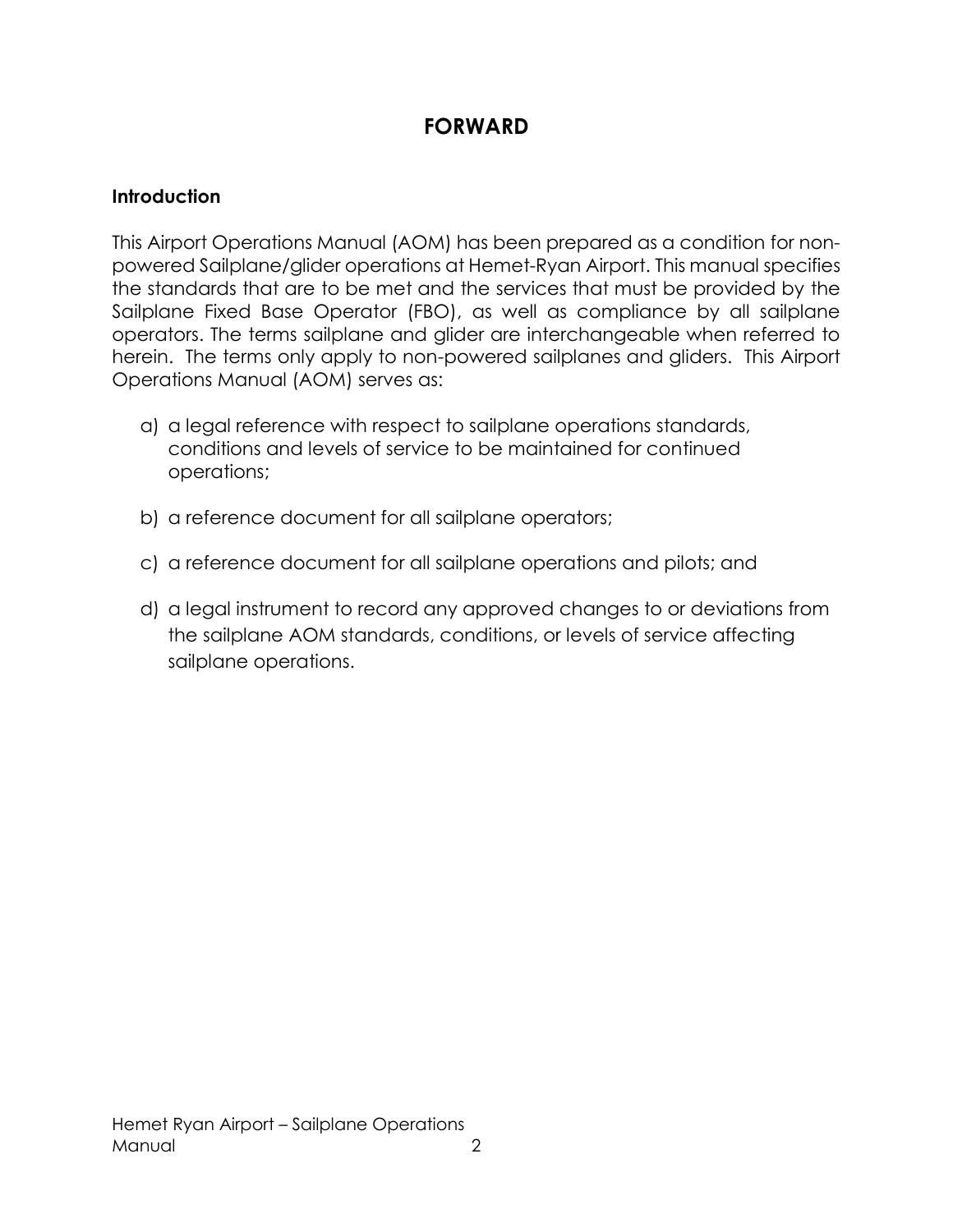## **OPERATIONS: GENERAL PROCEDURES**

#### **General Operating Rules**

- 1. All non-powered sailplane operations will be conducted from and to Runway 4-22. No landings or operations may be conducted to any surface other than a paved runway.
- 2. Simultaneous (i.e. independent) operations on Runways 4-22 and 5-23 are **prohibited**. Runway 5-23 aircraft traffic shall have priority for take-offs.
- 3. No non-powered sailplane operations may be conducted on the main Runway 5-23 (except in an emergency situation. Notification of an emergency must be made to the Airport Supervisor immediately as detailed in the emergency plan.) Tow plane landing operations will be conducted only on the main Runway 5-23 during sailplane launch operations and on Runway 4-22 at all other times.
- 4. All sailplanes and tow planes are required to be equipped with an operable VHF radio for communications and to make, and monitor calls on the Common Traffic Advisory Frequency (CTAF) that is currently listed in the Airport Facilities Directory (A/FD) as 123.0MHz. (A portable VHF radio will satisfy this requirement).
- 5. All winch launches and operations must adhere to the British Glider Association's (BGA) Winch Operator's Manual, and must provide a twominute window clear of any other runway traffic, assuring the safe retrieval of the launch tow line without compromising the operation of the adjacent runway.
- 6. The separation between Runways 4-22 and 5-23 is an object-free area. There shall be no activity conducted in this area, nor shall there be any objects, such as Vehicles, personnel etc. There shall be no take-offs, no landings, no parking, and no Vehicle transport across this area.
- 7. The vacant area north east of Runway 4-22, as outlined in Exhibit A is a Non-Operations Area. There shall be no take-offs or landings by sailplanes or tow aircraft on this area.
- 8. All sailplanes must be parked in the designated Parking Area, when not being moved to the designated Movement/Staging Area.
- 9. Vehicle parking will only be allowed in designated areas as sign posted.
- Hemet Ryan Airport Sailplane Operations Manual 3 10.When CALFIRE is in frequent or continuous operation, sailplane operations are **restricted** so as not to interfere with or impede CALFIRE air attack operations. The Air Attack Base Officer will contact the Sailplane FBO via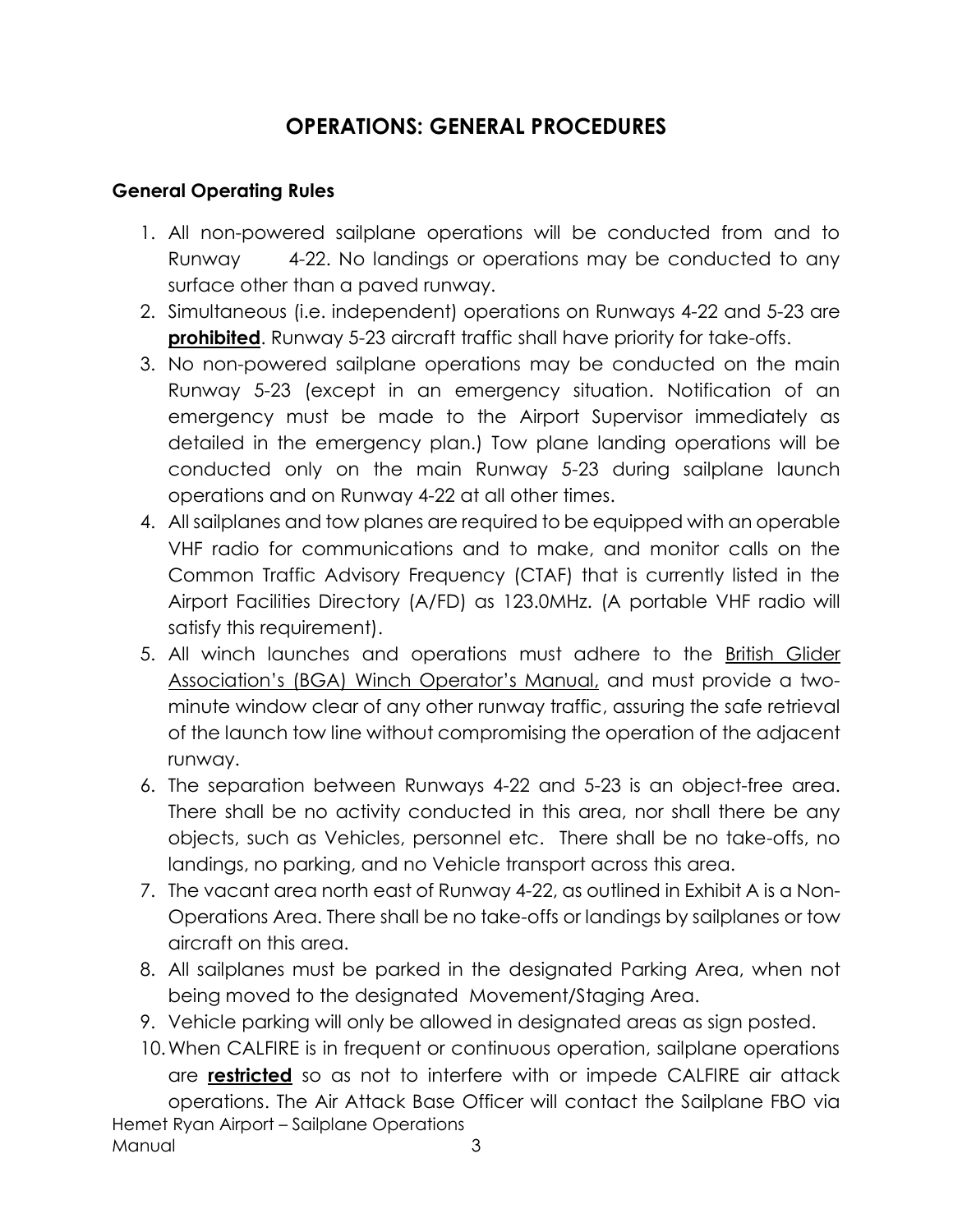Unicom or telephone to establish a glider operational "stand down" and provide an estimated length of time for the suspension, and will thereafter give clearance so that sailplane operations may safely resume.

- 11.Non-powered sailplanes are restricted to daylight VFR operations only.
- 12. Towing of sailplanes/gliders by a vehicle for the purposes of launching into the air is prohibited.

#### **Deviations/Violations of Operating Procedures**

1. Any individual, sailplane pilot and other airport user who fails to adhere to the operational procedures shall be subject to penalties and/or fines, up to and including termination of airport privileges. If at any time an operator/pilot/flight crew of a sailplane willfully violates or otherwise deviates from any of the procedures contained herein, airport management will proceed with enforcement as stated below.

# **First Violation:** Verbal warning confirmed in writing **Second Violation:** Warning letter **Third and Final Violation:**

Expulsion from the airport and denial of airport use privileges

### **Sailplane Operating Procedures**

- 1. Sailplane operations will be conducted within the Movement/Staging area north of Runway 4-22 as delineated on Exhibit A. Landing and takeoff operations will be conducted from runway 4-22. There must be a designated safety/launch operations officer and sufficient ground handling crew to conduct a launch. The process for placing a sailplane for takeoff on Runway 4-22 will be as follows:
	- a. A single sailplane will be staged on the runway prior to being towed. A white bar is painted on the runway approximately 360 feet from the northeastern end. This bar marks the limit of the sailplane staging position for tows on Runway 22. Personnel in the Movement/Staging Area will be limited to and consist of the sailplane pilot and passenger, and ground crew and/or safety officer.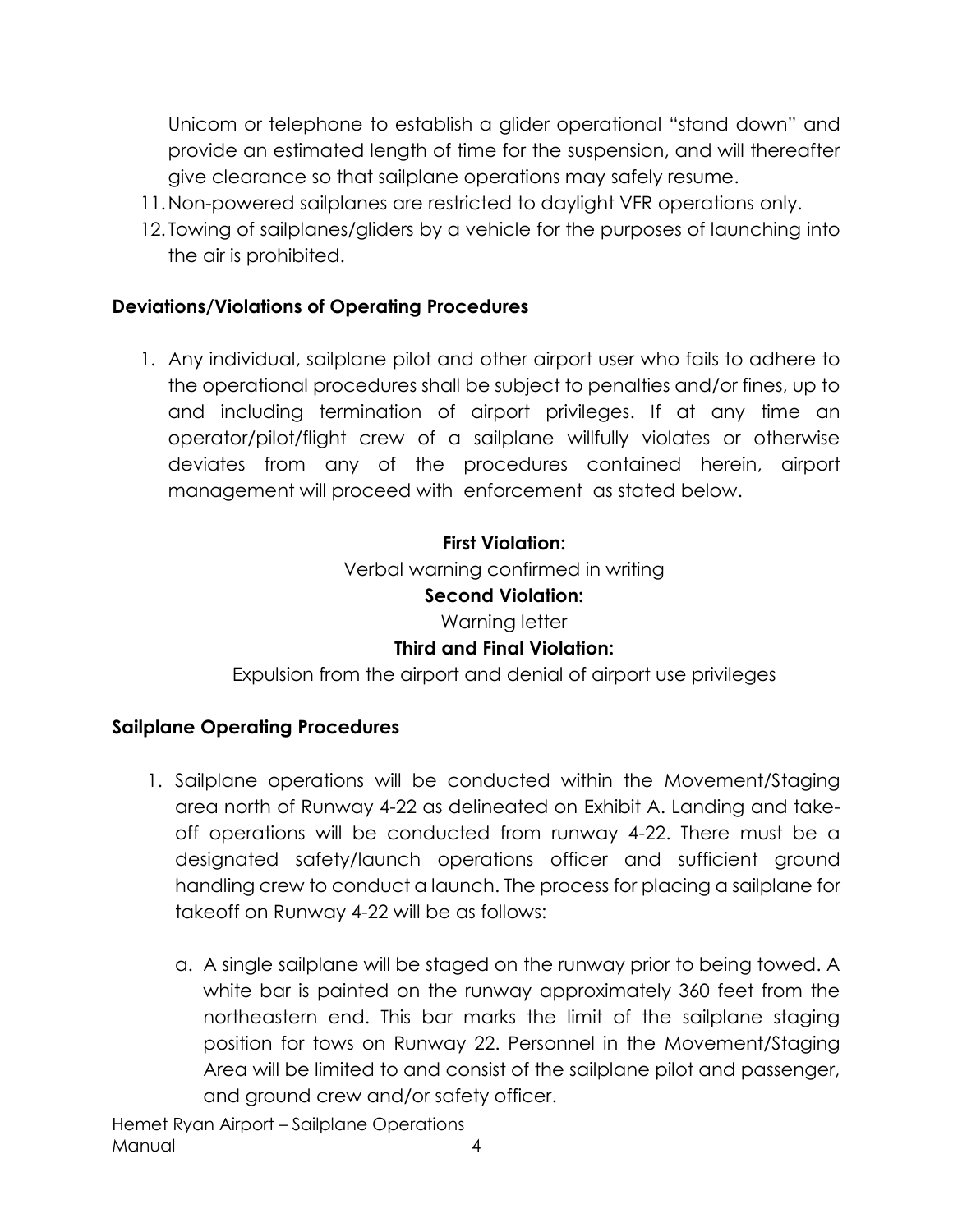- b. Following a launch, the next sailplane, stationed in the Movement/Staging area, will be rolled forward and positioned for the tow. Once the tow rope is connected and preparations are complete, the sailplane pilot signals his or her readiness by *radio communication* to the tow plane pilot. After sufficient height has been reached, and the sail and tow plane have passed beyond the adjacent mobile home park, the tow plane may make a right turn and proceed to its release height.
- c. Except in the case of an emergency, returning sailplanes may *only* land on the paved surface of Runway 4-22 as shown on Exhibit A. The sailplane FBO operator or safety officer will manage the launch cycle and the recovery cycle utilizing radio telephonic transmission (R/T) communications. Once the launch cycle is complete, the recovery of the airborne sailplanes can commence. *NO* sailplane may be placed in the Movement/Staging Area for launch when the recovery cycle is being conducted.
- d. Tow plane landing operations will be conducted to runway 5-23 *only during sailplane launch operations*, as shown on Exhibit A. Following a landing, the tow plane will taxi on taxiway C, onto Runway 4-22, making sure that the towrope has cleared Runway 5-23 and proceed to the staging position to hook up the next single sailplane. Ground crew may retrieve the towrope once it is clear of Runway 5-23. Ground crew or the sailplane pilot will connect the towrope, and another launch may proceed.
- e. Following landing, the sailplane will be rolled out of the operational area immediately and placed in the Movement/Staging area. Thereafter, the sailplane shall either be moved to the tie-down area or queued for another takeoff.
- 2. Sailplane tow rope break practice will be conducted with an announcement made via R/T communications, once the rope break is underway. Practice operations will be conducted above 200ft AGL.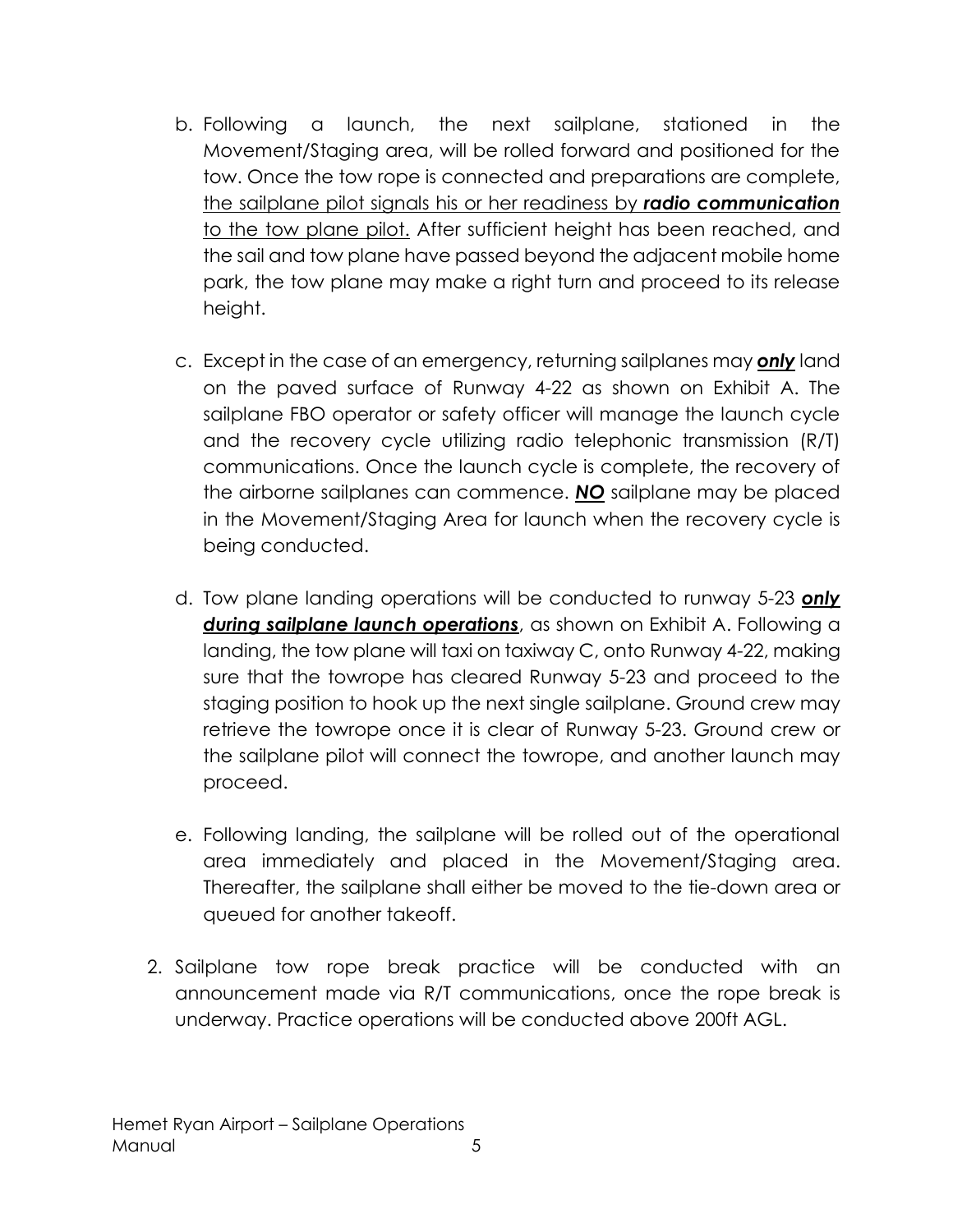#### **Aircraft Emergency Notification Procedure**

1. Immediately following any incident or accident involving physical damage or injury to any person, sailplane, tow-plane, and/or other property, the FBO or involved flight/ground crew shall contact:

> **Daniel Vasquez, Airport Maintenance** (951) 212-0496 Cell – (951) 652-3672 Office **Tim Miller, Airport Director** (951) 955-4838 Office

### **In the event of injury or death, such notification shall be as quickly as possible after medical attention has been obtained.**

- 2. A written report of an incident or accident on or near the airport shall be compiled by the flight crew or FBO, and submitted to the Airport Supervisor or Manager within 3 days of the incident/accident.
- 3. To the extent that the incident/accident has occurred on or adjacent to the runway 4-22, and the runway is obstructed or its use is otherwise determined to be unsafe for operations, all sailplane operations will cease on runway 4-22 until removable of the obstruction and/or hazard, as well as a review of the incident/accident and the operational procedures has been conducted by Airport Management. Once the runway has been cleared for continued operations, written notification for approval to continue operations and or any changes to the current operational procedures will be provided by Airport management.

# **VEHICLE OPERATION PROCEDURES**

#### **Guidelines for the Operation of Vehicles on Airport Movement Areas**

No person shall operate a Vehicle on the Airside area unless:

1. The Airport Manager or his/her designee authorizes that person to operate a vehicle in the designated area. All Vehicle parking areas will be signposted.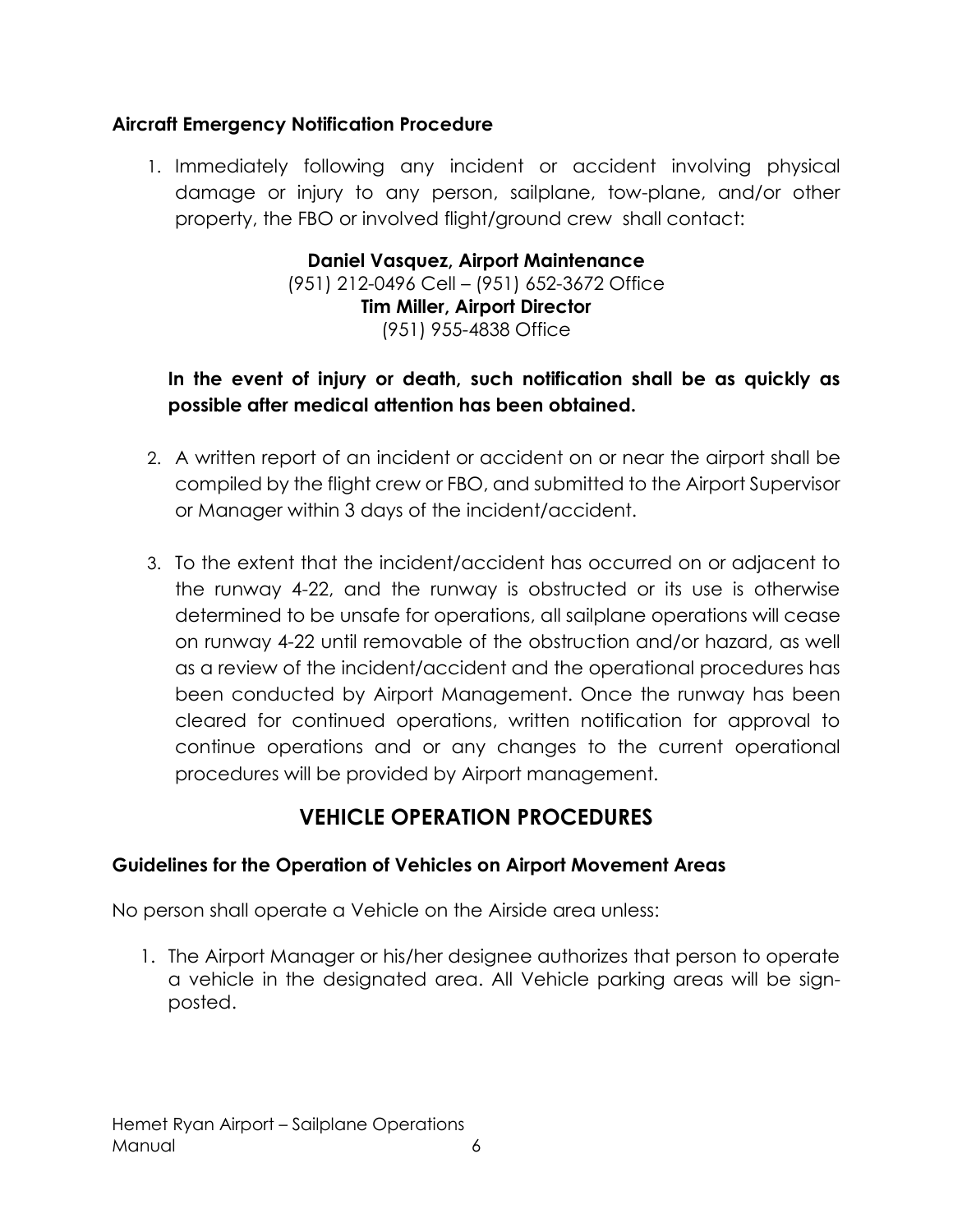2. That tow Vehicle (golf cart, quad, etc., no automobiles allowed.) is used to tow sailplanes within the Movement/Staging Area. All tow vehicles must be parked out of the Movement Area when not in use.

## **DEFINITIONS**

**Vehicle:** An automobile, bicycle, truck, bus or any self-propelled vehicle or device in, on or by which a person or thing is or may be transported, carried, or conveyed on land.

*Airside:* The area of the airport intended to be used for activities related to aircraft operations and to which public access is normally restricted.

*Operational Area:* That part of an airport intended to be used for the taking off and landing of aircraft and the movement of aircraft associated with taking off and landing, excluding aprons.

*Movement/Staging Area:* That part of an airport to be used for the surface movement of aircraft and includes aprons and sailplane staging area.

*Parking Area:* That part of an airport that may be used for the parking and tiedown of aircraft.

- Exhibit A Sailplane Operational Configuration
- Exhibit B Sailplane Flight Patterns

### **Exhibit A**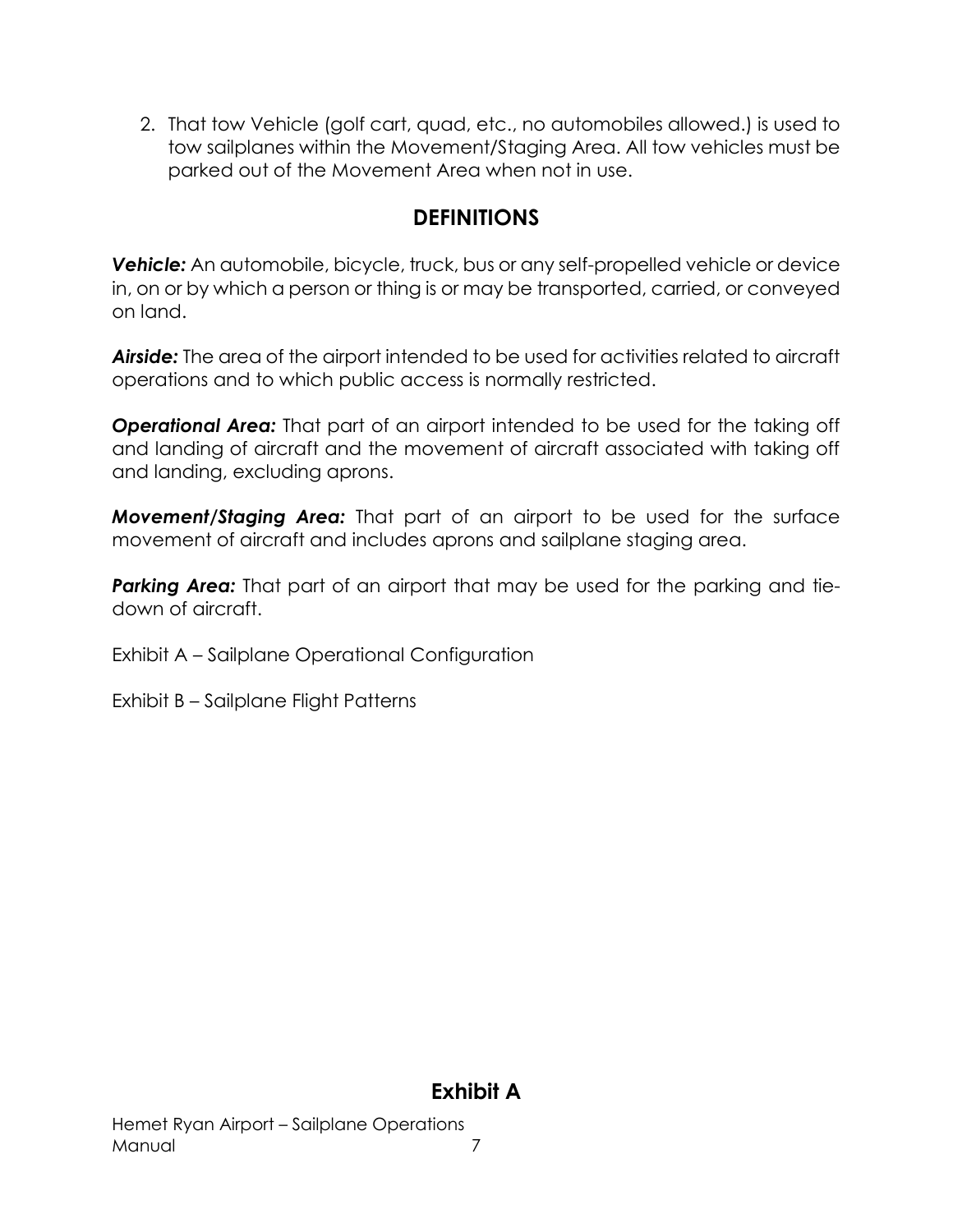# **Approved Sailplane Operational Configuration**

Runway 4-22 will be utilized for all sailplane take-off and landing operations as shown on the exhibit. Tow plane aircraft will only land on Runway 5-23 and exit across Taxiway C then back taxi onto Runway 4-22.



**Sailplane Operational and Non-Operational Area Diagram**

Hemet Ryan Airport – Sailplane Operations Manual 8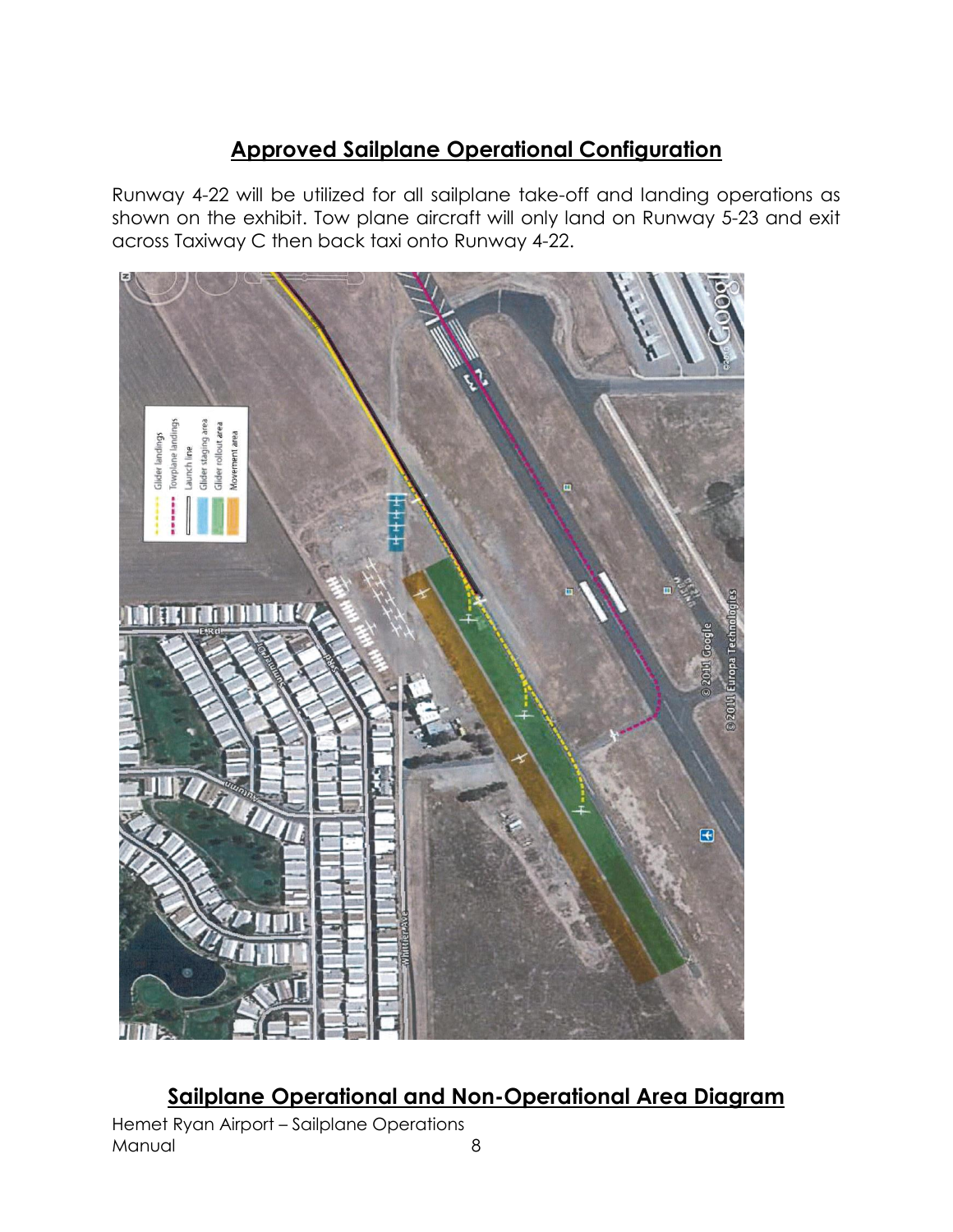

Hemet Ryan Airport – Sailplane Operations Manual